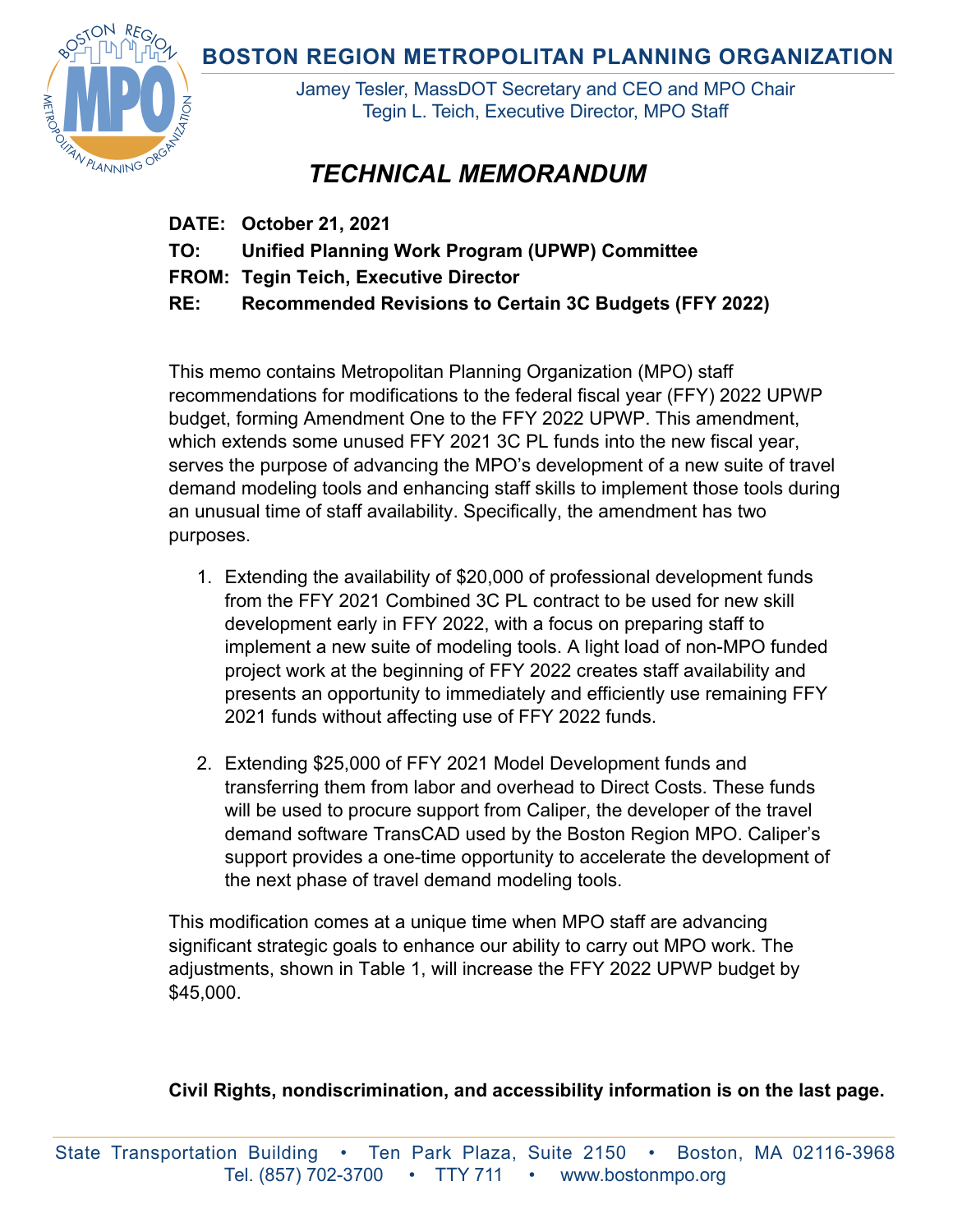This amendment also makes a number of minor corrections to the UPWP document and inserts project ID numbers for tasks where they had not been identified before endorsement.

Thank you for your time in reviewing these recommended modifications. MPO staff will be happy to discuss and answer any questions from UPWP committee members. After a discussion, we hope you will agree with these recommended modifications. We request you then vote to approve Amendment One to the FFY 2022 UPWP and recommend that the MPO vote to release it for a 21-day public comment period. If approved for public comment, the amendment would then be endorsed by the MPO on November 18, 2021.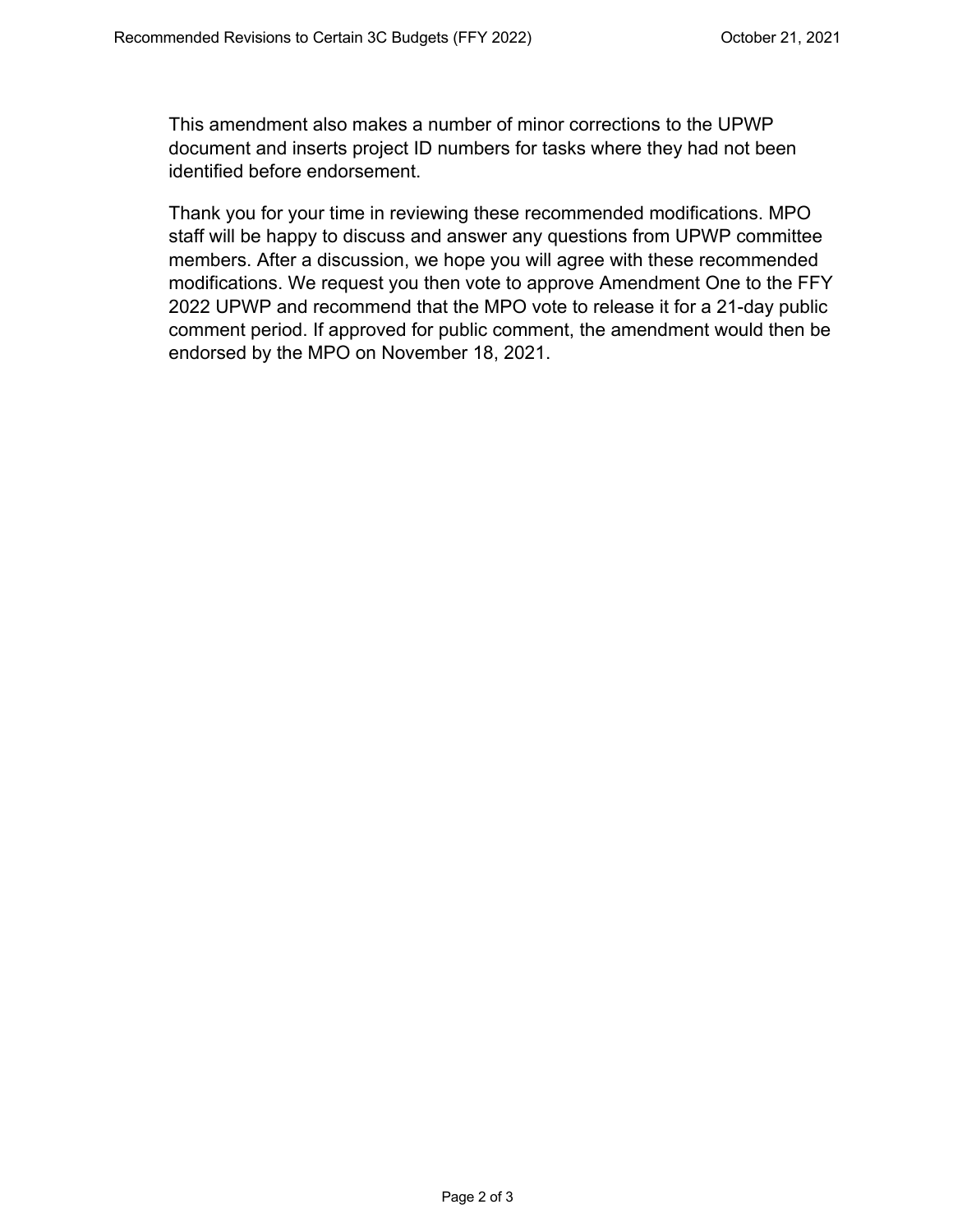| Table 1<br>FFY 2022 UPWP Amendment One Proposed Budget Adjustments |                                 |                               |                           |                                  |                                                                                                                                         |
|--------------------------------------------------------------------|---------------------------------|-------------------------------|---------------------------|----------------------------------|-----------------------------------------------------------------------------------------------------------------------------------------|
| <b>Project</b><br><b>Number</b>                                    | <b>Project</b>                  | Programmed<br>FFY 2022 Budget | <b>Proposed</b><br>Change | <b>Proposed</b><br><b>Budget</b> | <b>Comments</b>                                                                                                                         |
| 9522                                                               | <b>Professional Development</b> | \$44,500                      | \$20,000                  | \$64,500                         | Extending funds from the FFY 2021 contract to be used<br>for new skill development, particularty related to a new<br>model development. |
| 1022                                                               | Direct/Non-Labor Support        | \$92,000                      | \$25,000                  | \$117,000                        | Procure additional support from Caliper to advance new<br>model development.                                                            |
|                                                                    |                                 | \$136,500                     | \$45,000                  | \$181,500                        |                                                                                                                                         |